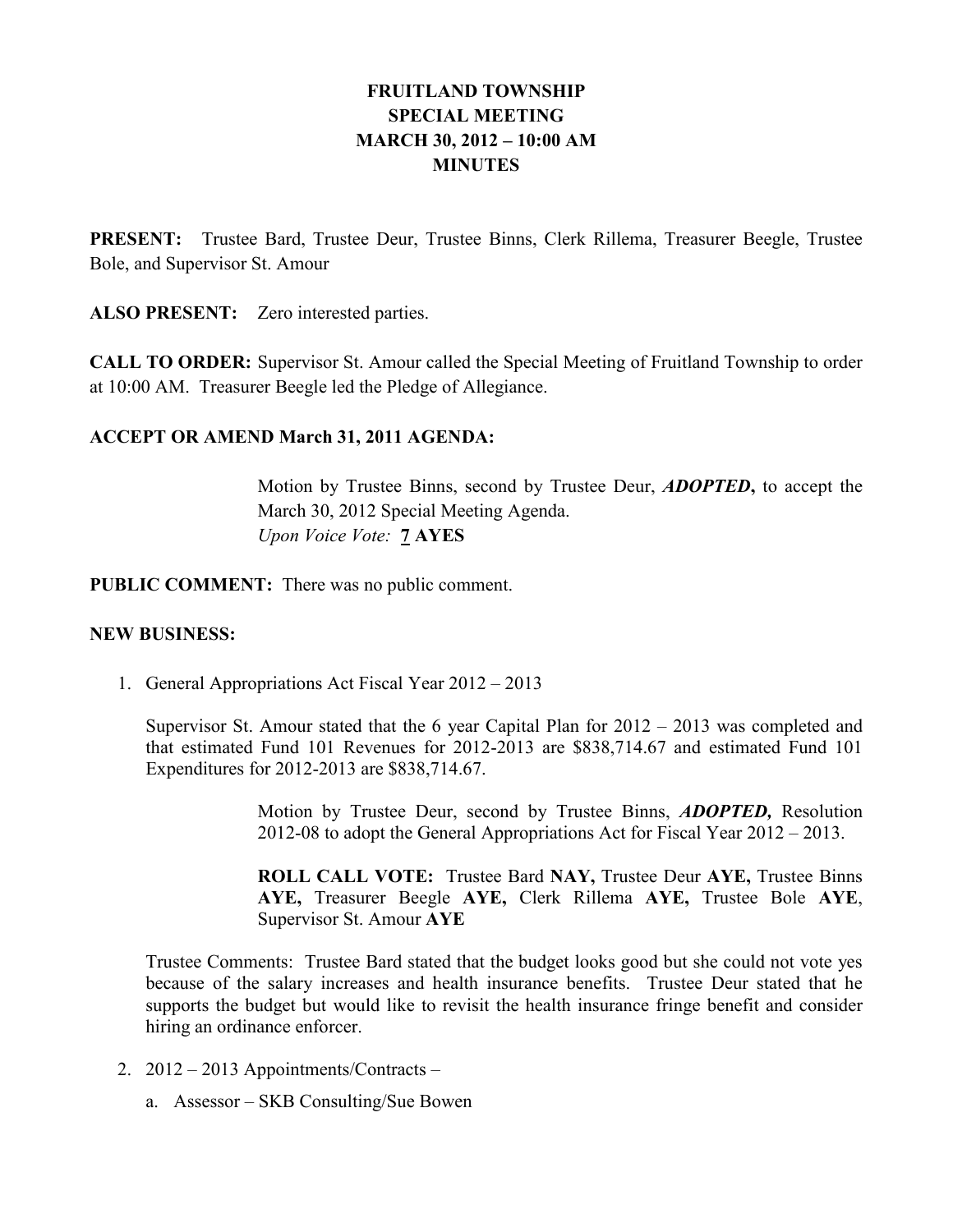Motion by Trustee Binns, second by Treasurer Beegle, **ADOPTED**, to accept the one year contract with SKB Consulting from May 1, 2012 – April 30, 2013 for Fruitland Township Assessor duties in the amount of \$29,000.00 and employ Sue Bowen to sign the tax roll from May 1, 2012 – April 30, 2013 in the amount of \$500.00 paid once a month.

ROLL CALL VOTE: Trustee Bard AYE, Trustee Deur AYE, Trustee Binns AYE, Trustee Bole AYE, Treasurer Beegle AYE, Clerk Rillema AYE, Supervisor St. Amour AYE

b. Auditor – Brickley DeLong PC

Motion by Trustee Bard, second by Treasurer Beegle, **ADOPTED**, to accept one year contract with Brickley DeLong as the Fruitland Township Auditor effective April 1, 2012 – March 31, 2013 in the amount of \$5,725.00 and delegate the Supervisor to sign said contract.

ROLL CALL VOTE: Trustee Bole AYE, Treasurer Beegle AYE, Clerk Rillema AYE, Trustee Binns AYE, Trustee Deur AYE, Trustee Bard AYE, Supervisor St. Amour AYE

c. Township Attorney – Kevin Even, Even & Franks, PLLC

Motion by Trustee Bard, second by Trustee Deur, **ADOPTED**, to contract with Attorney Kevin Even of Even & Franks, PLLC as the Fruitland Township Attorney at a billable rate of \$120.00 per hour.

ROLL CALL VOTE: Trustee Bard AYE, Trustee Deur AYE, Trustee Binns AYE, Clerk Rillema AYE, Treasurer Beegle AYE, Trustee Bole AYE, Supervisor St. Amour AYE

d. Mechanical & Electrical Inspector – Ed Pulaski

Motion by Trustee Binns, second by Trustee Bard, **ADOPTED**, to accept Ed Pulaski as the Fruitland Township Electrical/Mechanical Inspector effective April 1, 2012 – March 31, 2013.

ROLL CALL VOTE: Trustee Bard AYE, Trustee Deur AYE, Trustee Binns AYE, Clerk Rillema AYE, Treasurer Beegle AYE, Trustee Bole AYE, Supervisor St. Amour AYE

e. Plumbing Inspector – Lennard DeHoff

Motion by Trustee Binns, second by Trustee Deur, ADOPTED, to accept Lennard DeHoff as the Fruitland Township Plumbing Inspector effective April 1, 2012 – March 31, 2013.

 ROLL CALL VOTE: Trustee Bole AYE, Treasurer Beegle AYE, Clerk Rillema AYE, Trustee Binns AYE, Trustee Deur AYE, Trustee Bard AYE, Supervisor St. Amour AYE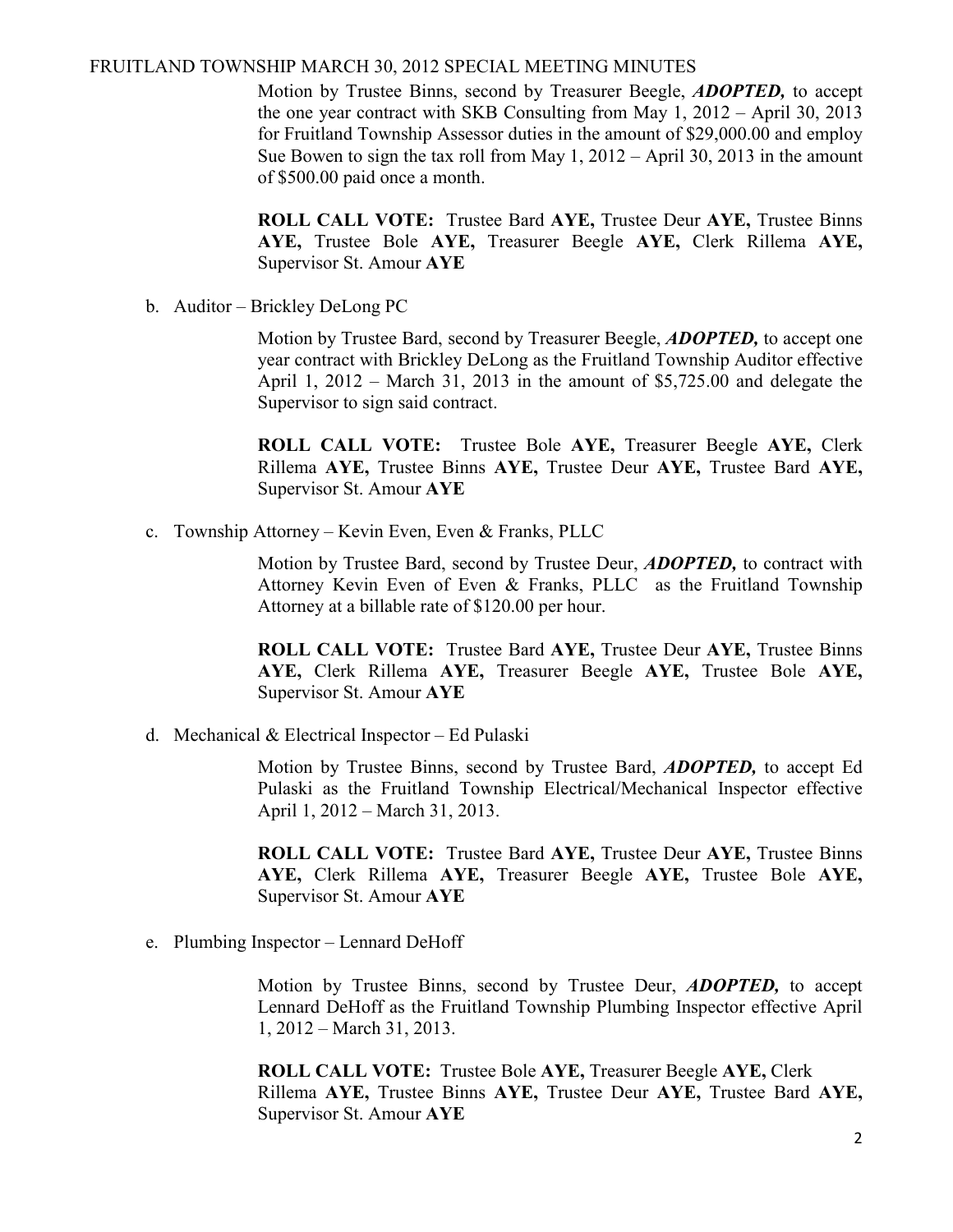f. Building Official/Inspector – Rod Siegel

Motion by Trustee Deur, second by Treasurer Beegle, **ADOPTED**, to accept the contract with Laketon Township for services of Rod Siegel as the Fruitland Township Building Official/Inspector at a rate of \$1500.00 a month effective April 1, 2012 – March 31, 2013.

ROLL CALL VOTE: Clerk Rillema AYE, Treasurer Beegle AYE, Trustee Bole AYE, Trustee Binns AYE, Trustee Deur AYE, Trustee Bard AYE, Supervisor St. Amour AYE

3. Depository for Township Funds

Motion by Treasurer Beegle, second by Trustee Bole, ADOPTED, Resolution 2012-09 to appoint PNC Bank, Fifth/Third Bank, Michigan Commerce Bank, Muskegon Governmental EFCU, Independent Bank, Citizen's Bank, Comerica Bank, Muskegon Co-Op Federal Credit Union, Shelby State Bank, Huntington Bank, Family Financial Credit Union and Harbor Light Credit Union as depositories of township funds for fiscal year 2012 – 2013.

ROLL CALL VOTE: Trustee Bard AYE, Trustee Deur AYE, Trustee Binns AYE, Clerk Rillema AYE, Treasurer Beegle AYE, Trustee Bole AYE, Supervisor St. Amour AYE

4. Establish 2012-13 Work Session and Regular Meeting dates of the Board of Trustees, Meeting dates for the Planning Commission, Parks & Recreation Commission and Zoning Board of Appeals.

> Motion by Trustee Binns, second by Trustee Deur, **ADOPTED**, Resolution 2012-10 to approve Work Session and Regular Meeting Dates for the Board of Trustees, Meeting dates for the Planning Commission, Parks & Recreation Commission and Zoning Board Of Appeals for fiscal year 2012 – 2013.

> ROLL CALL VOTE: Trustee Bole AYE, Treasurer Beegle AYE, Clerk Rillema AYE, Trustee Binns AYE, Trustee Deur AYE, Trustee Bard AYE, Supervisor St. Amour AYE

5. Establish 2012-13 Holiday Observance Days

 Motion by Trustee Bard, second by Treasurer Beegle, ADOPTED, Resolution 2012-11 to approve Holiday Observance Days for Fruitland Township for fiscal year 2012 – 2013.

ROLL CALL VOTE: Trustee Bard AYE, Trustee Deur AYE, Trustee Binns AYE, Clerk Rillema AYE, Treasurer Beegle AYE, Trustee Bole AYE, Supervisor St. Amour AYE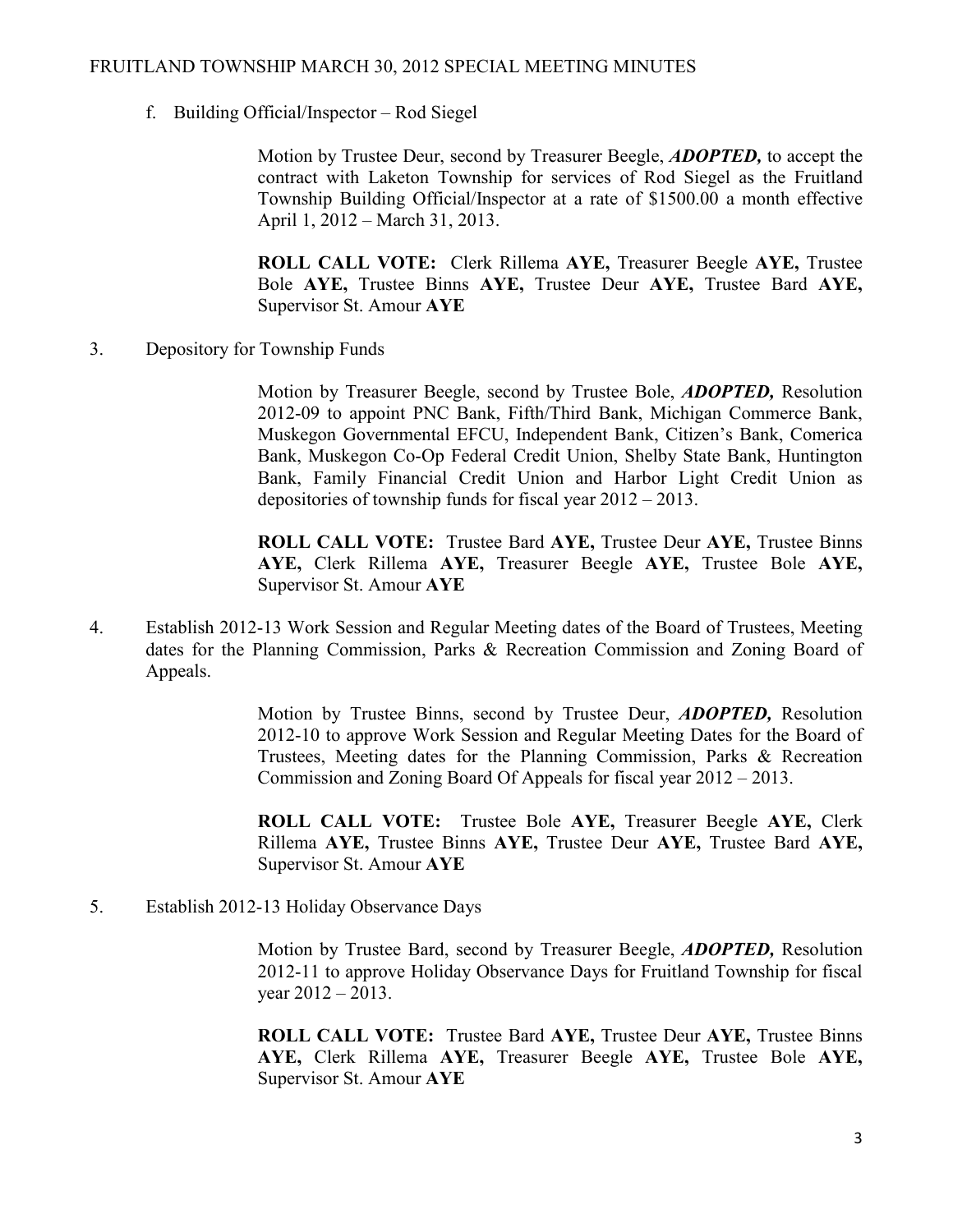#### 6. Citizens Advisory Committee

Motion by Trustee Bard, second by Trustee Binns, ADOPTED, Resolution 2012-12 to approve that the Citizens Advisory Committees will set their own meeting dates for fiscal year 2012 – 2013.

ROLL CALL VOTE: Trustee Bole AYE, Treasurer Beegle AYE, Clerk Rillema AYE, Trustee Binns AYE, Trustee Deur AYE, Trustee Bard AYE, Supervisor St. Amour AYE

7. 2011 – 2012 Fiscal Year Budget Amendments

 Motion by Clerk Rillema, second by Trustee Deur, ADOPTED, to accept the Fiscal Year 2011 – 2012 Budget Amendments to each department as presented.

ROLL CALL VOTE: Trustee Bard AYE, Trustee Deur AYE, Trustee Binns AYE, Clerk Rillema AYE, Treasurer Beegle AYE, Trustee Bole AYE, Supervisor St. Amour AYE

#### 8. Designated Funds

Motion by Supervisor St. Amour, second by Trustee Deur, ADOPTED, to accept the designated funds from Fiscal year 2011 – 2012 from Fund 101 to Fund 120 Public Roads Fund in the amount of \$156,059.27 and to Fund 170 WRLS Preservation & Maintenance Fund in the amount of \$5,000.00.

ROLL CALL VOTE: Trustee Bard AYE, Trustee Deur AYE, Trustee Binns AYE, Clerk Rillema AYE, Treasurer Beegle AYE, Trustee Bole AYE, Supervisor St. Amour AYE

9. 2012/2013 PINS Contract –

Motion by Trustee Binns, second by Trustee Bard, **ADOPTED**, to authorize the Supervisor to sign the 2012-2013 PINS Contract in the amount of \$40,262.00 with the Muskegon county Sheriff's Department.

ROLL CALL VOTE: Trustee Bole AYE, Treasurer Beegle AYE, Clerk Rillema AYE, Trustee Binns AYE, Trustee Deur AYE, Trustee Bard AYE, Supervisor St. Amour AYE

10. MCRC – Local Road Project Contract –

Motion by Trustee Bard, second by Trustee Deur, **ADOPTED**, to authorize Supervisor St. Amour to sign the local road project contract with Muskegon County Road commission totaling \$430,693.00. The road projects consist of